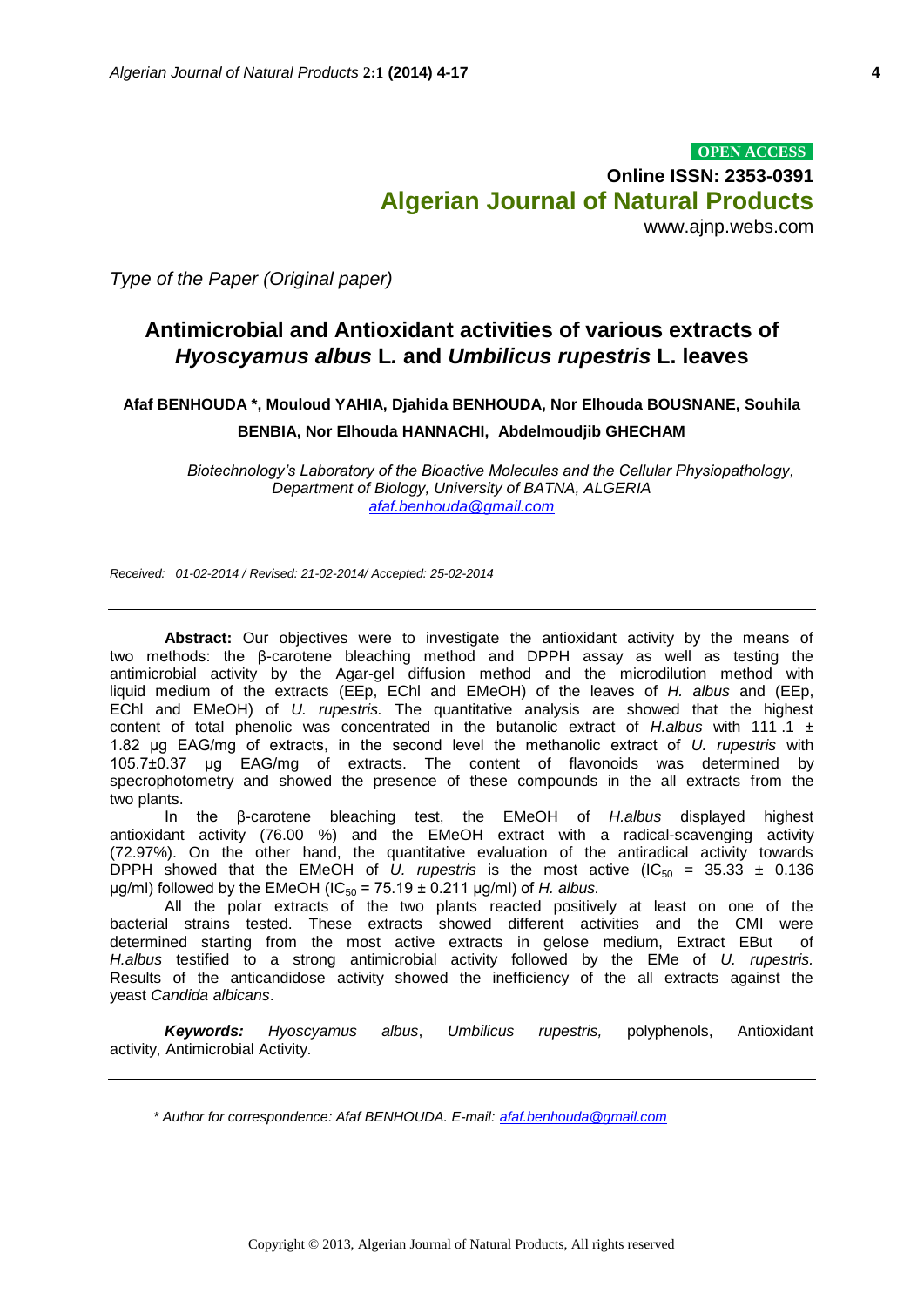#### **I. INTRODUCTION**

Nature has been a source of medicinal agents for thousands of years. Folk medicines of the almost civilizations of the world abound in herbal remedies. Majority of the traditional medicines used in healthcare are obtained from plants. In spite of several advancements in the field of synthetic chemistry drug and antibiotics, plants continue to be one of the major raw materials for drugs treating various ailments of humans. Clinical and pharmaceutical investigations have in fact elevated the status of medicinal plants by identifying the role of active principles present in them and elaborating on their mode of action in human and animal systems. *H.albus* is an annual and perennial plant of 20-50 cm, hairy-viscous with low poisonous odor; soft leaves, and even floral and oval-orbicular petal. In addition to hyoscine and hyoscyamine, a new compound starting insulated from leaves and stems of *H. albus*  was characterized like 2,3-dimethylnonacosane by spectral studies [1]. They announced the production of sesquiterpene of the phytoallexine type in the roots of *H. albus* [2, 3,4]. *Umbilicus rupestris (Salisb.) Dandy* is a hardy perennial plant, belongs to the family of *Crassulaceae***.** It presents at the level of rocks, cliffs and the old walls, on the coasts and in mountains; only in North Africa [5]**.** Leaves of this plant are used in traditional medicine against the ignitions of skin [6], wounds [7], like cataplasm, against burns [8] disinfectant, parasiticidal, healing [9].Infused (leaves) of this plant is used like an ophthalmic disinfectant [10]. The goal of this study is to evaluate the antimicrobial activity by two methods, the diffusion in gelose medium and the microdilution in liquid medium of the rough extracts of *H.albus and U rupestris*. This evaluation is connected to the phenolic contents of these extracts.

#### **II. MATERIAL AND METHODS**

#### **II.1. Plants Materials and extracts' preparation**

Leaves of *H.albus* and *U.rupestris* were freshly collected in spring season from Batna, Algeria, in April 2012. The taxonomic identification of the plants was confirmed by Dr.Oudjhih, Department of Agronomy, University of Batna .Plants were dried 40 days in the shade under ambient temperature until total dehydration. Dried leaves parts were blended into fine powder and stored in the dark at a dry place. 1 Kg of powdered leaves was extracted with petroleum ether three times 5 L for each time. Then, the marc was dried and extracted with chloroform three times 5 L for each time and with methanol three times 5 L for each time and the supernatants were filtered sequentially using cloth filter, cotton wool, and Whatman filter paper. The solvents were then evaporated under reduced pressure (204 mbar) and controlled temperature (30°C) using a vacuum rotary evaporator (Buchi Rotavapor).

#### **II. Preliminary phytochemical analysis**

The different extracts were then subjected to preliminary phytochemical analysis to assess the presence of various phytoconstituents.

#### **II.1. Determination of total phenolic compounds, total flavonoids and tannins II.1.1. Determination of total phenolic compounds**

Contents of polyphenols in the extracts are estimated and carried out according to the process describes by Marinova et *al.* [11]. The phenolic contents were given with the method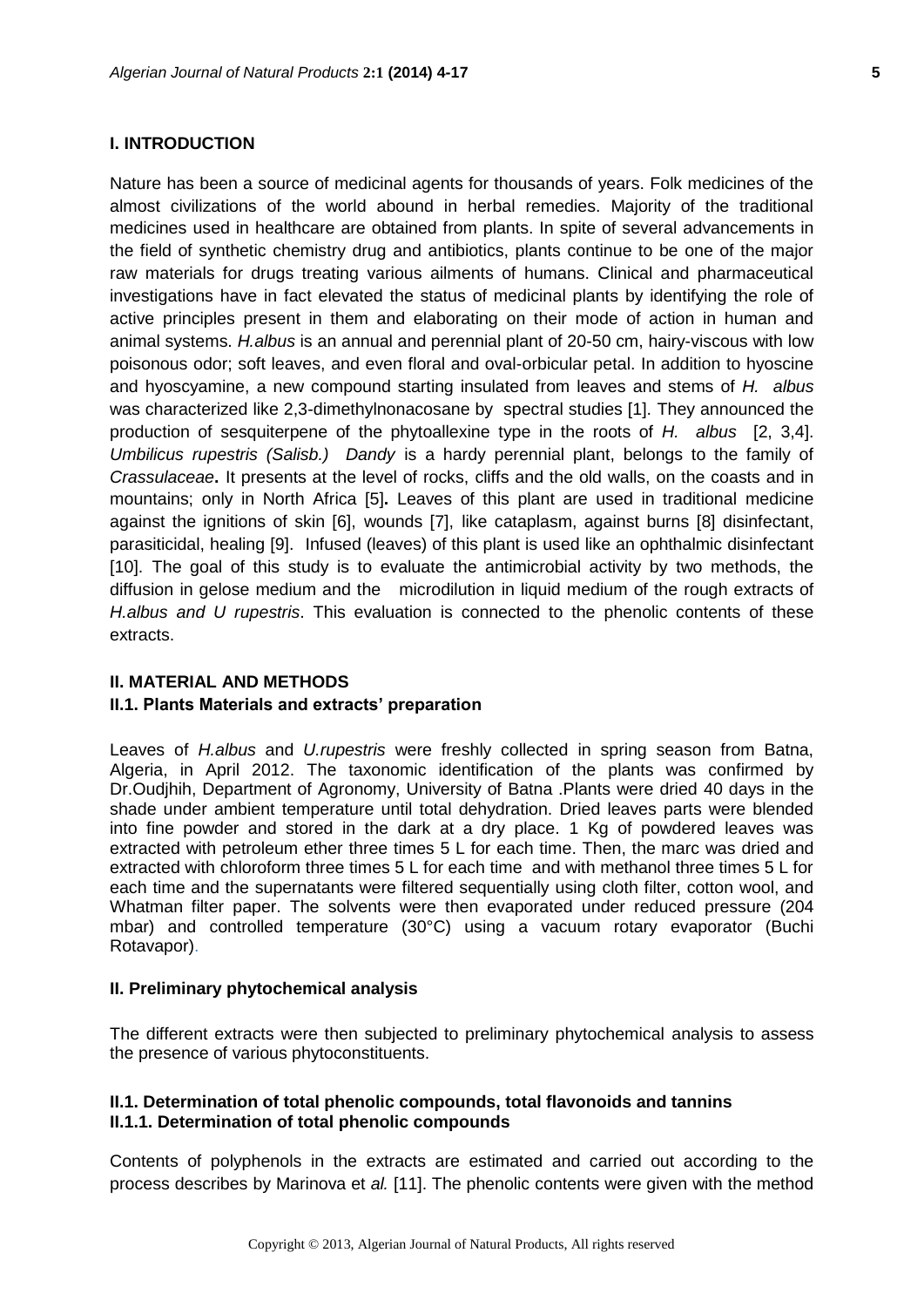of Folin-Ciocalteu [12].The extract diluted ten times was left; react with 1 ml of the reagent of Folin-Ciocalteu, and then the mixture was neutralized with Na2CO3. The mixture was after incubated at ambient temperature during 90 min. Lastly, absorbance was measured with the spectrophotometer assistance at 750 *nm*. T with total polyphenols in our extracts, was calculated starting from a linear calibration curve (y=ax+b*)* established with precise concentrations of gallic acid (0-200 *μg/ml)*, like standard of reference, under the same conditions as the sample. The total phenolic contents were expressed in *μg* equivalent of gallic acid (GAE)/mg of sample.

#### **II.1.2. Determination of total flavonoids compounds**

The total flavonoïds were estimated by using the method of Ordonez and *al.* [13]. 0,5 ml of ethanolic solution of AlCl<sub>3</sub> of 2% were added to 0,5 ml of each extract. After 1 H of incubation at ambient temperature, the absorbance is measured at 420 nm. The extract was evaluated with a final concentration of 0, 1 mg/ml. Content of flavonoïds is expressed of microgram of equivalent of quercetin per milligram of extract (*μg Eq AQ/mg)* starting from the calibration curve established by quercetin (0-50 *μg/ml )*.

#### **II.1.3. Determination of condensed tannins compounds**

The proportioning of condensed tannins in extracts of *H.albus* and *U.rupestris* is carried out according to the method of Heimler et *al.* [14]. The principle of this proportioning is based on the aldehydic fixing of the vanillin grouping on carbon 6 of cycle A of the catechin to form a red chromophoric complex which absorbs at 500 *nm* (fig. 2) [15]**.** For 400μl of each sample or standard, we add 3 ml of a vanillin solution (4% in methanol), and 1,5 ml of concentrated HCl. The mixture is incubated during 15 min and the absorbance is read with 500 nm. Concentrations of the condensed tannins are deduced starting from the ranges of calibration established with the catechin (0-300 μg/ml) and are expressed in microgram of catechin equivalent per milligram of extract ( μg ECT/mg).

# **II.2. Antioxidant activity**

# **II.2.1.Evaluation of antioxidant activity by** *Beta-carotene bleaching test*

The antioxidant capacity of each of the sample extracts was estimated by the  $\beta$ -carotene bleaching method following the procedure described by Velioglu *et al*. [16] with modifications. A mixture of 60 mg of β-carotene was dissolved in 20 ml of chloroform and mixed with 1,0 g of the linoleic acid and 20 ml of Tween® 60. Chloroform was eliminated by rotary evaporation at 40 °C. After evaporation, the mixture was immediately added to 25 ml of hydrogen peroxide to form an emulsion. 25 ml of this emulsion were transferred in tubes containing 1,0 ml from the extracts and the mixture was then mixed gently. 1 ml of the mixture was introduced with the pipette and mixed with 5 ml of ethanol with 95% at 0  $^{\circ}$ C. Absorbances were read at 450 nm all the 20 min throughout the 160 minute with a Spectrophotometer. The procedure above was made by using tocopherol as a standard (positive control). A negative control without extract was prepared. The relative antioxidant activity of extracts (AAR) is calculated according to the following equation:

# **AAR% = [Abs160h (sample)/Abs160h (α- tocophétrol)] x 100**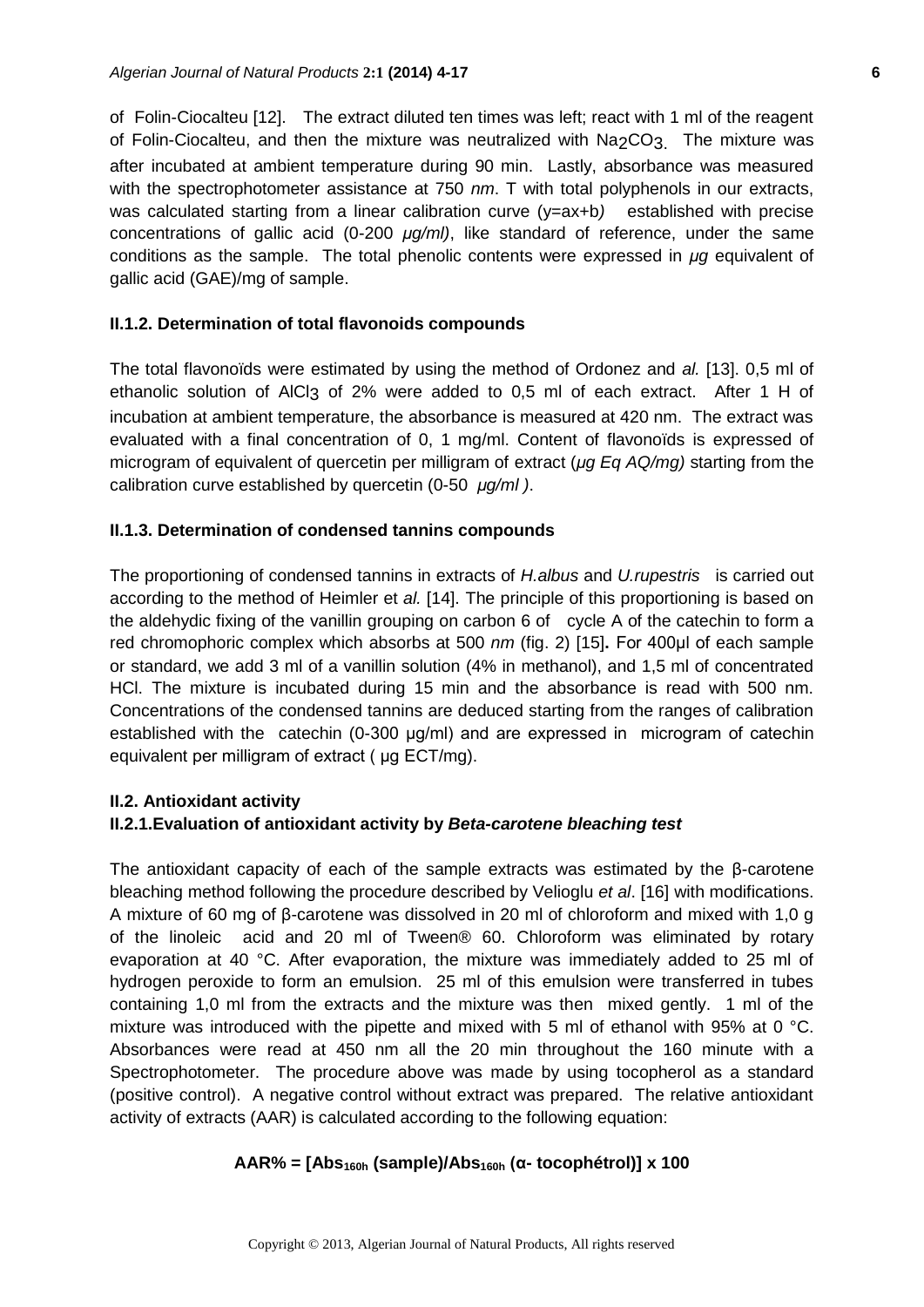# **II.2.2. Determination of antioxidant activity using the free radical scavenging activity (DPPH)**

The method described by Tepe *et al.* [17] was used with slight modification, the different extracts and controls (α-tocopherol "antioxidants reference"). DPPH solution was prepared by dissolving 3 mg of DPPH in 100 ml of methanol. Samples and controls are added to 2 ml of DPPH solution after incubation for 30 min, absorbances were measured at 517 nm against the blank. The antioxidant activity is estimated using the following equation:

# **% Antioxidant activity = [(Abs control- Abs sample) / Abs control] x 100**

# **II.3. Antimicrobial activity**

Germs tested to detect the antimicrobial activity of the extracts were three strains of reference: *S. aureus* ATCC 25923, *E.coli* ATCC 25922, *P. aeruginosa* ATCC 27853. Four clinical strains: *S.aureus, E coli P. aeruginosa, P. mirabilis .* We used only one type of yeast, Candida *albicans.* They were all provided by the laboratory of Bacteriology from the university hospital center of BATNA.

# **II.3.1. Method of diffusion in medium gelose**

Sterile filter paper discs of 9 mm of diameter, impregnated into 40 µl of each test plant extract, were placed on the surface of the inoculated agar plates. Extracts were taken with Dimethyl sulfoxide (DMSO).The antimicrobial screening was carried out with different concentrations for each extract (1g/ml, 0.5g/ml, 0.25g/ml and 0.125g/ml). Controls soaked in DMSO were only performed. Petri dishes were incubated for 24 h at 37°C. Antimicrobial activity was determined by measuring the diameter of the inhibition's zone.

# **II.3.2. Determination of the MIC (Minimum Inhibitory Concentration)**

The MIC are determined by the standardized method of micro dilution in liquid medium [18]. The study is carried out into 96-well plate which contained a bubble Mueller- Hinton, with a bacterial inoculum of 5 UFC/ml. Samples' dilutions were distributed in cups from the strongest concentration (250 mg/ml) to the weakest one (1.95 mg/ml). Dilutions of extracts were carried out in the DMSO with 10%. Micro plaques are incubated 18h at 37°C. The MIC correspond to the first dilution where the growth is negative (not visible culture).

# **II.4. Statistical study**

All tests were performed in duplicate or triplicate. Results are presented as mean± standard deviation of two or three independent determinations. All statistical analyses were carried out by Graphpad prism 5 using analysis of variance (ANOVA) and differences among the means were determined for significance at p≤0.05 using least significant.

# **III. Results and Discussion**

# **III.1. Preliminary phytochemical analysis**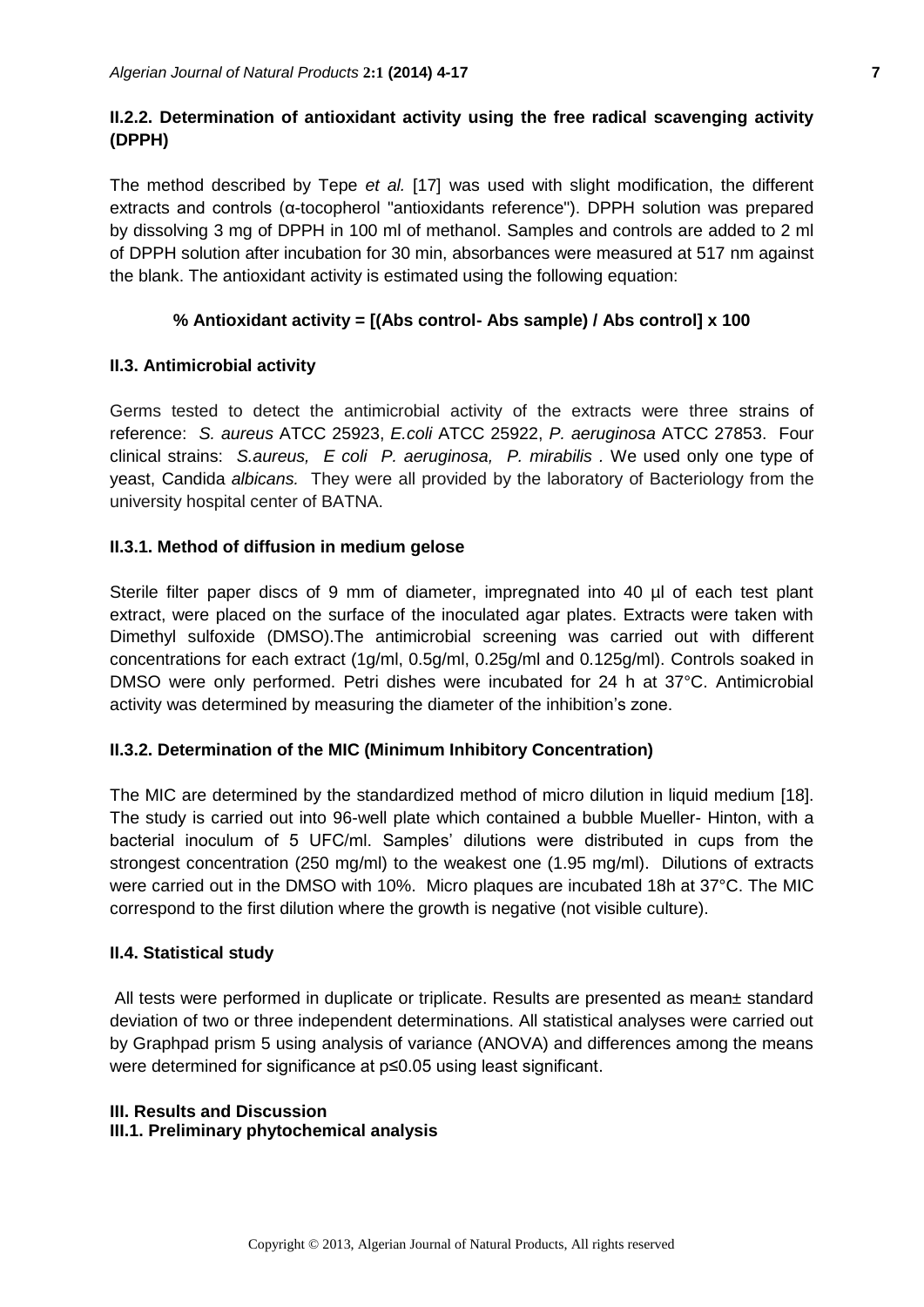The preliminary phytochemical investigations show the presence of various secondary metabolites (Table1).

| <b>Plants</b>      | Extracts     | Polyphenols | Flavonoïds      | Tannins   | Terpenoids | Alcaloïds |
|--------------------|--------------|-------------|-----------------|-----------|------------|-----------|
| H. albus           | EEp          | $++$        | $\ddot{}$       |           | $^{+++}$   | $^{+++}$  |
|                    | <b>EChl</b>  | $++$        | $\ddot{}$       | $\ddot{}$ | $^{+++}$   | $^{+++}$  |
|                    | <b>EMeOH</b> | $++$        | $++$            | $\ddot{}$ | $^{+++}$   | $^{+++}$  |
| <b>U.rupestris</b> | EEp          | $^{+++}$    | $++$            | $++$      | $^{+++}$   | $\ddot{}$ |
|                    | <b>EChl</b>  | $++$        | $++$            | $\ddot{}$ | $^{+++}$   | $\ddot{}$ |
|                    | <b>EMeOH</b> | $^{+++}$    | $^{\mathrm{+}}$ | $\ddot{}$ | $^{+++}$   | $\ddot{}$ |

*Table 1. Results of preliminary phytochemical analysis of extracts from H.albus and U.rupestris' leaves*

 $+++$ : high;  $++$ : moderate;  $+$ : mild; -: absent

#### **III.2. Total phenolic compounds, flavonoids content and tannins**

*Table 2. Total phenolic, flavonoid and condensed tannins in various extracts of H.albus and U.rupestris' leaves*

| <b>Plants</b>       | <b>Extracts</b> | polyphenols <sup>(a)</sup> | flavonoïds <sup>(b)</sup> | tannins <sup>(c)</sup> |
|---------------------|-----------------|----------------------------|---------------------------|------------------------|
| H. albus            | EEp             | 55 .61 $\pm$ 1.32          | $14.12 \pm 0.62$          | $10.37 \pm 0.55$       |
|                     | EChl            | $99,45 \pm 2.75$           | $18.23 + 0.78$            | $20.38 \pm 0.69$       |
|                     | <b>EMeOH</b>    | 111 .1 $\pm$ 1.82          | $24.31 + 0.62$            | $24.87 + 1.57$         |
|                     | EEp             | $23.83 \pm 0.21$           | $6.77 + 1.24$             | $13.27 \pm 0.69$       |
| <b>U.</b> rupestris | EChl            | $95.98 \pm 0.33$           | $20.72 \pm 0.37$          | $22.93 \pm 0.07$       |
|                     | <b>EMeOH</b>    | $105.7 \pm 0.37$           | $29.56 \pm 1.88$          | $25.48 \pm 0.70$       |

(a) ug of gallic equivalent of acid gallic by mg of extract (ug EAG/mg of extract).

(b) µg of gallic equivalent of quercetin by mg of extract (µg EAG/mg of extract).

(c) µg of gallic equivalent of catechin by mg of extract (µg EAG/mg of extract)

They proved that the methanol and the ethanol are effective solvents to extract the antioxidant phenolic compounds [19]. The examination of these results makes possible to put a significant linear correlation between the content of flavonoïds and the phenolic compounds ( $R^2$  = 0.9987, P≤0.05), and between the content of tannins and phenolic compounds ( $R^2 = 0.9898$ , P≤0.05) in *H. albus'* extracts (fig. 1 and 2). And also to put a significant linear correlation between the content of flavonoïds and phenolic compounds ( $R^2$  = 0.9606, P≤0.05), and between the content of tannins and phenolic compounds ( $R^2$  = 0.9584, P≤0.05) in *U. rupestris's* extracts (fig. 3 and 4). Several factors can influence the content of phenolic compounds, recent studies showed that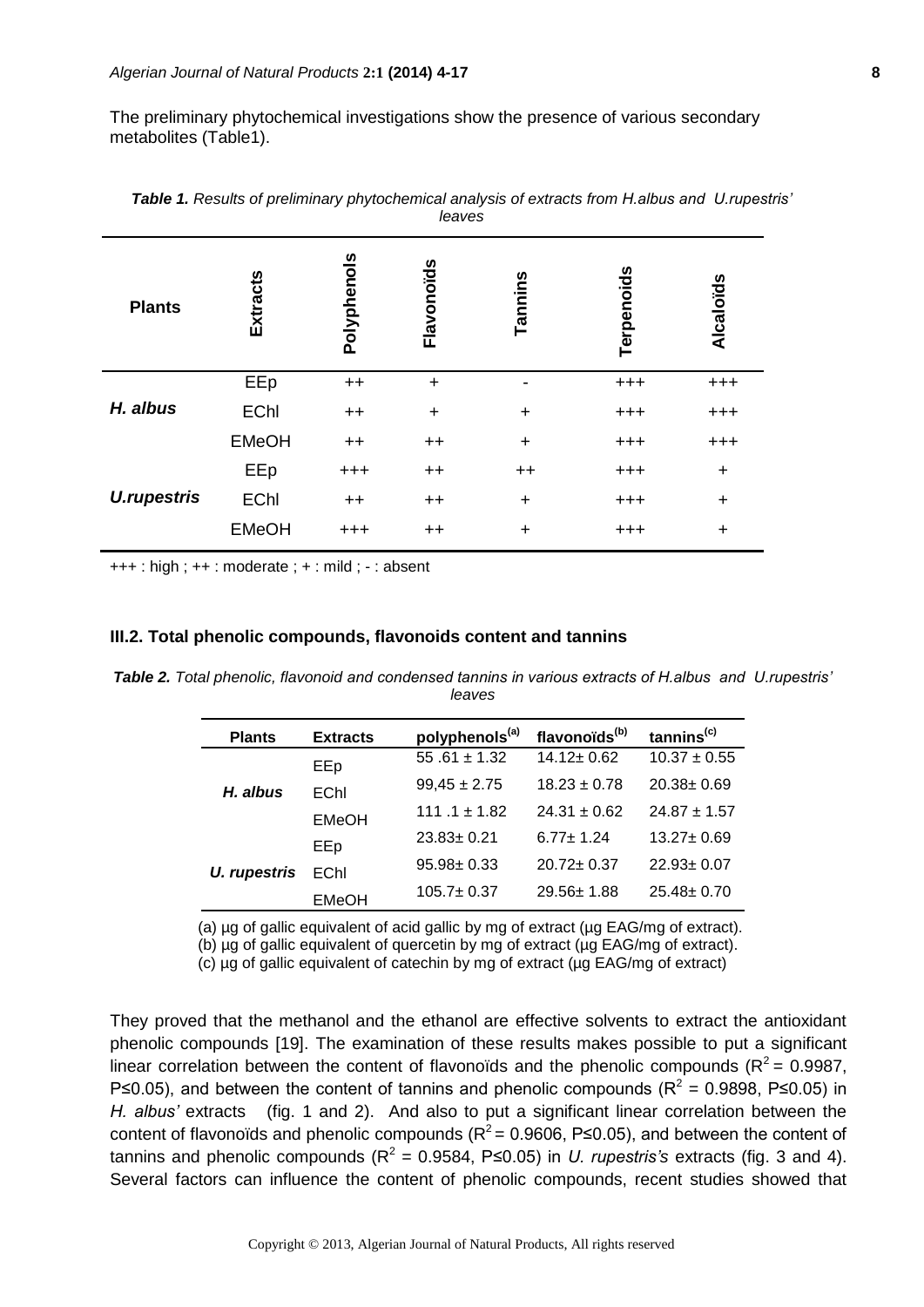extrinsic factors (such as geographical and climatic factors), genetic factors, but also the degree of maturation of the plant and the storage period have a strong influence on the polyphenol contents .The concentration of flavonoïds in the plants' extracts is according to the polarity of solvents used in the preparation of the extracts**.**



*Figure 1. Linear correlation between the amount of the total polyphenols and amount of flavonoids of different extracts of leaves of Hyoscyamus albus (p≤0,05)*



*Figure 2. Linear correlation between the amount of total polyphenols and amount of tannins of different extracts of leaves of Hyoscyamus albus (p≤0,05)*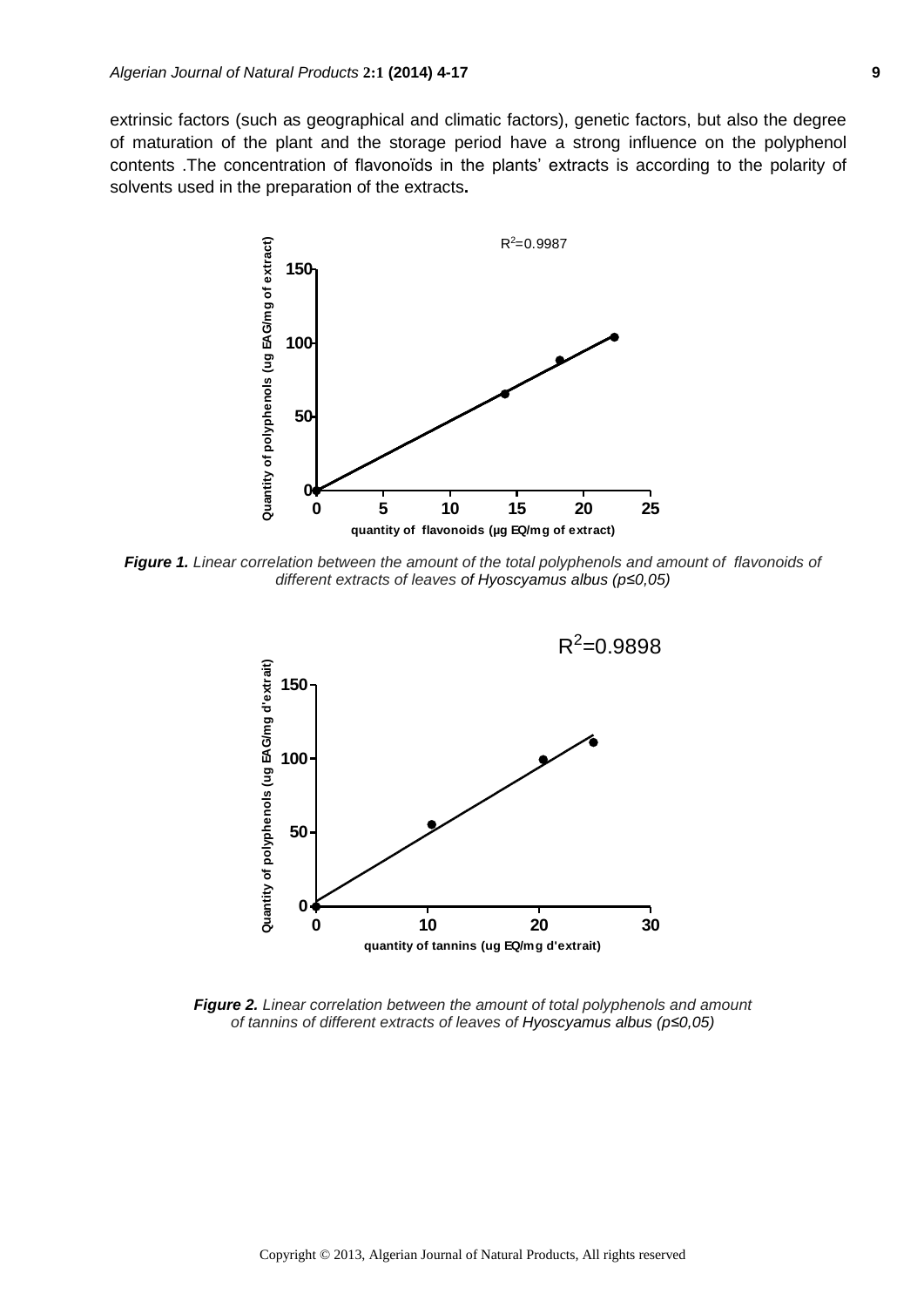

*Figure 3. Linear correlation between the amount of total polyphenols and amount of flavonoids of different extracts of leaves of U.rupestris (p≤0,05)*



*Figure 4. Linear correlation between the amount of the total polyphenols and amount tannins of different extracts of leaves of U.rupestris (p≤0,05)*

#### **III.3. Antioxidant activity III.3.1. Antioxidant activity by beta-carotene bleaching test**

In the system β -carotene / linoleic acid undergoes a fast discoloration in absence of an antioxidant. Free radicals of the linoleic acid formed during the production of an hydrogen atom from one of its methylene diallylic group, these free radicals attack highly the unsaturated β-carotene. Consequently, the β-carotene is oxidized and broken up partly; then it loses its characteristic of orange color, which is controlled by a spectrophotometer at 470 nm [20, 21]. In this test, the antioxidant capacity is given by measuring the inhibition of the hydroperoxides combined diene resulting from the linoleic oxidation of the acids. The β-carotene undergoes a fast discoloration in absence of an antioxidant; however the presence of an antioxidant is to minimize its oxidation. This test measures the potential of the plant to inhibit the hydroperoxide diene formation combined during the linoleic oxidation of the linoleics acids [22]. Table 3 brings back the average values of three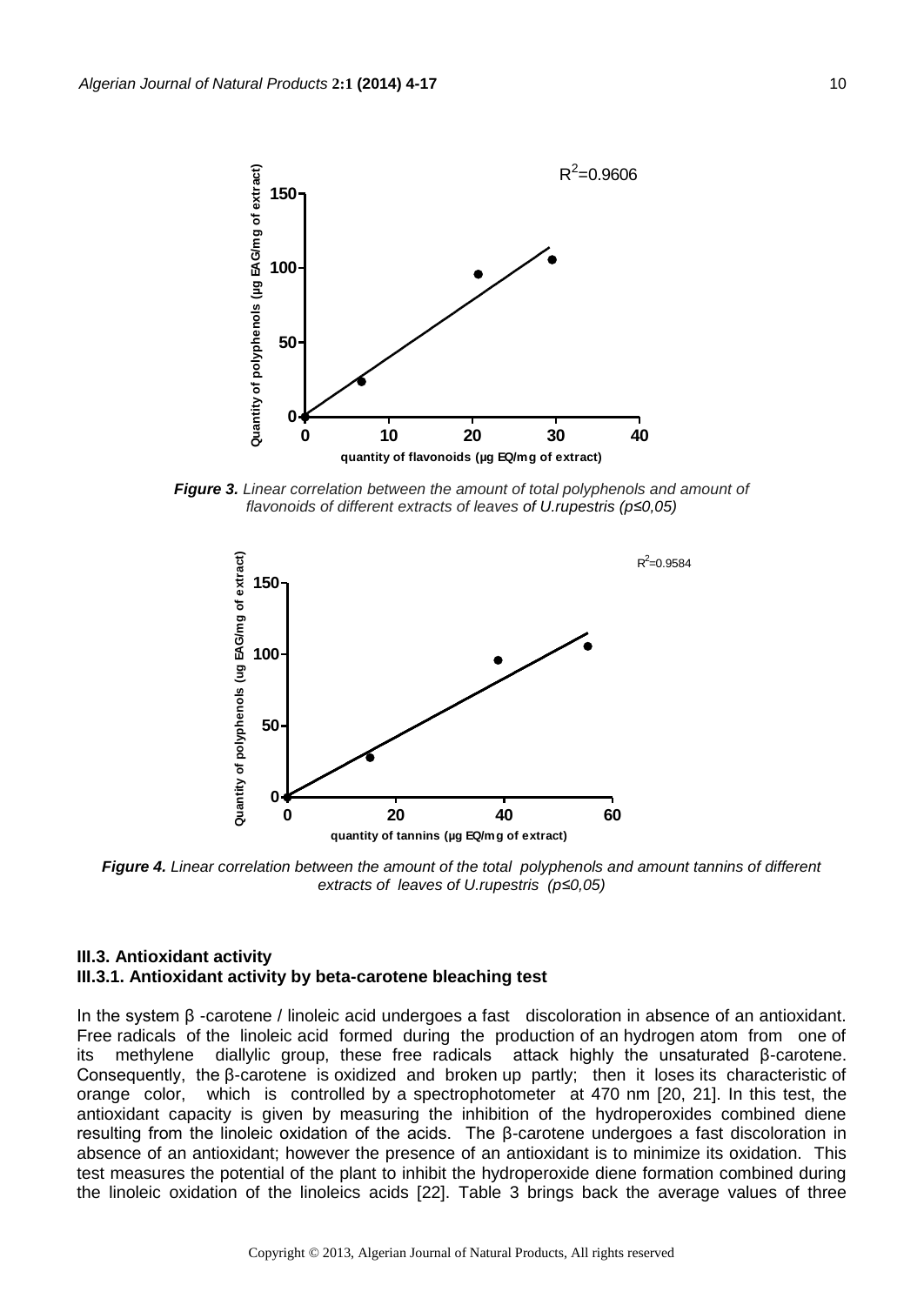measurements of AAR%  $\pm$  SD. These values facilitate the comparison of relative activities of the various extracts, the positive control (α-tocopherol) and the negative control.

| Table 3. Relative antioxidant activity of the rough extracts of H.albus and U rupestris' leaves and of the positive |          |  |
|---------------------------------------------------------------------------------------------------------------------|----------|--|
|                                                                                                                     | control. |  |

| <b>Extracts and control</b>     | AAR %            |
|---------------------------------|------------------|
| EEp ( <i>H.albus</i> )          | $33.78 \pm 1.28$ |
| EChl (H.albus)                  | $43.24 \pm 0.92$ |
| EMeOH (H.albus)                 | $76.00 \pm 0.92$ |
| $E E p$ ( <i>U. rupestris</i> ) | $63.51 \pm 1.28$ |
| EChl ( <i>U. rupestris</i> )    | $24.32 \pm 0.92$ |
| EMeOH (U. rupestris)            | $72.97 \pm 0.92$ |
| a-tocopherol                    | $100 \pm 0.00$   |
| Control (-)                     | $8.10 \pm 1.28$  |

Values are an average of three measurements  $\pm$  SD. Comparisons are carried out between the AAR% of the positive control (α- tocopherol) and of the rough extracts.

According to these results, it is clear that all the extracts tested of *H. albus* and *U .rupestris* inhibit in a highly significant manner (*P* ≤ 0, 0001) oxidation coupled of linoleic acid and β - carotene compared to the negative control which represents 100 % of the peroxidation. For the extracts of the two plants, highest inhibition was provided by EMeOH of *H. albus* (76.00 %) followed by EMeOH of *U.rupestris*  (72.97 %) without significant difference between these two extracts ( $P \le 0.05$ ). EEp showed an intermediate inhibiting activity (63.51 %) and either for EChl (43.24 %), and in the last, it is EChl which represents the lowest inhibiting value (24.32 %). The activity of *H. albus* and *U.rupestris'* extracts remain significantly lower ( $P \le 0$ , 05), compared to the positive control (α- tocopherol). The antioxidant activity of polar extracts (EMeOH) could be explained by their wealth of polyphenolic substances. Many studies showed the antioxidant properties of the flavonoïds and tannins [23].Polar extracts are especially rich in chemical water-soluble substances, their antioxidant activity is shown by this method (BCB), it can be due especially to the presence of phenolic compounds present in these extract, which is confirmed by the notable and the significant observed linear correlation ( $R^2$ =0.9999, p<0.05) between their content of polyphenols and their antioxidant capacity.The antioxidant effect of the extract can also have a biological interest because it can prevent the oxidation of lipidic components in cellular membranes and consequently vegetable extract can appear beneficial for health [21].

#### **III.3.2. Antioxidant activity by DPPH method**

The antioxidant activity of various extracts of *H. albus* and *U. rupestris'* leaves against DPPH radical was evaluated spectrophotometrically while following the reduction of this radical which is accompanied by its passage from the violet color to the yellow one at 515 nm. The  $IC_{50}$  of various extracts of *H. albus* and *U rupestris'* leaves as well as the standard were illustrated in figures 1 and 2 respectively. Results are mentioned in table 4.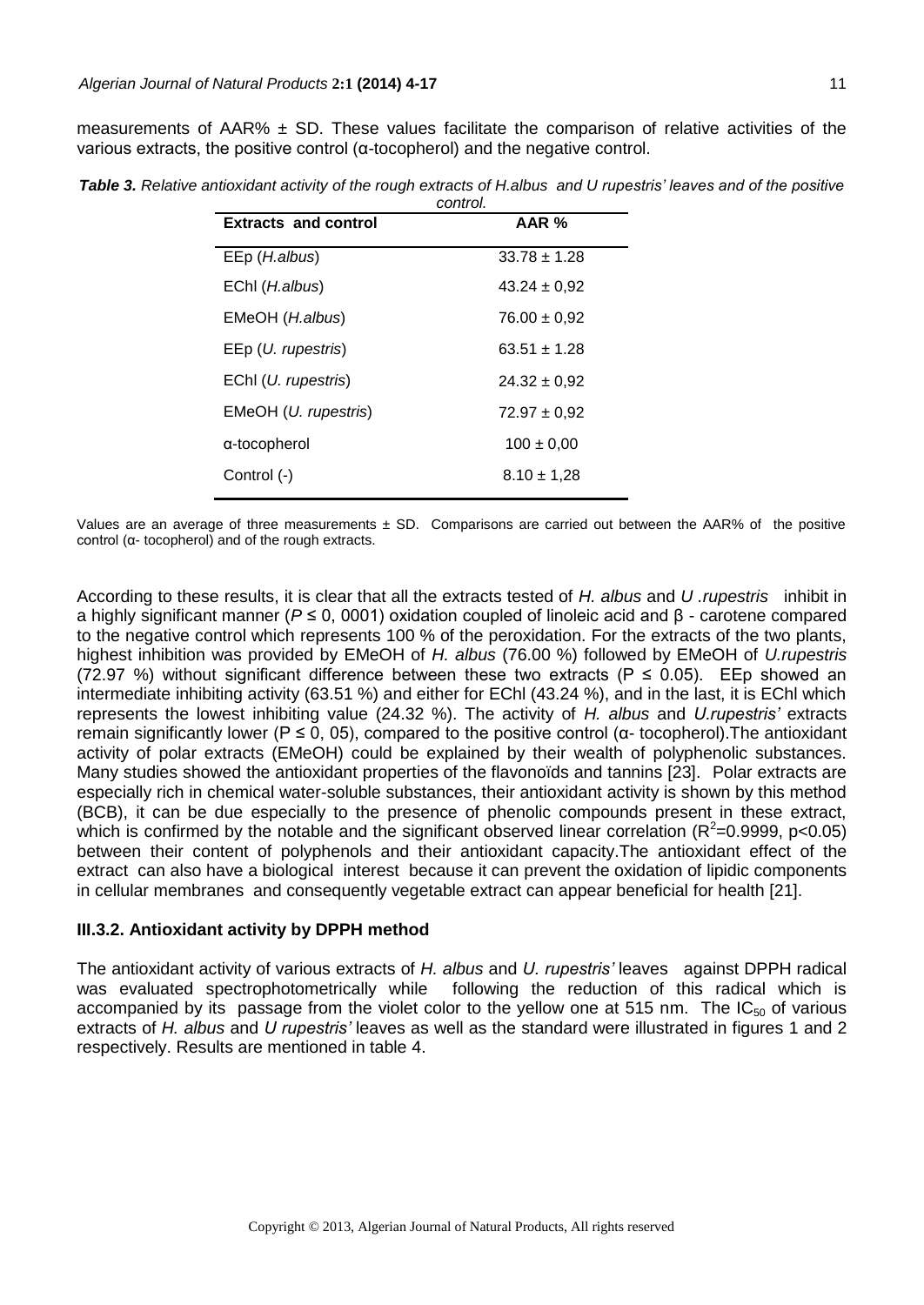| <b>Extracts and standards</b> | $IC_{50}$ (µg /ml) |
|-------------------------------|--------------------|
| EEp (H. albus)                |                    |
| EChl (H. albus)               | $330.19 \pm 1.149$ |
| EBut ( <i>H. albus</i> )      | $75.19 \pm 0.211$  |
| EEp ( <i>U. rupestris</i> )   | $610.34 + 0.153$   |
| EChl ( <i>U. rupestris</i> )  | $135.97 \pm 0.584$ |
| EMeOH (U. rupestris)          | $35.33 \pm 0.136$  |
| α-Tocopherol                  | $15.08 \pm 0.112$  |

*Table 4 . Antiradical activity of H. albus and U .rupestris' extracts* 

According to figures 5 and 6, we note that the extracts of *H. albus* and *U rupestris'* leaves*,* having an antiradical activity dependent amount the IC<sub>50</sub> of each various extract, were determined. According to Kadri *et al.* [22], a lower value of the IC<sub>50</sub> (concentration of the substrate which causes an inhibition of 50 % of the activity of DPPH) indicates a higher antioxidant activity. The antiradical activity of EEp of *H. albus's* leaves could not be really quantified but with the maximum tested concentrations, it does not collect more than 40 % of the DPPH. The comparison of the extracts EMeOH (*Ur)* EMeOH (*Ha)* EEp (*Ur)* EChl (*Ur)* and EChl (*Ha)* reveals that EMeOH (*U.rupestris*) represents the most active extract with an IC 50 of 35.33 µg/ml followed by EMeOH (H.albus) with an IC<sub>50</sub> about 75.19 µg/ml while EEp represents the weakest antiradical activity ( $IC_{50} = 610 \mu g/ml$ ). For comparison, we used  $\alpha$ tocopherol like a standard antioxidant; it showed an interesting antiradical activity with an IC $_{50}$  about 15.08 µg/ml. In comparison with α-tocopherol, the tested extracts prove less active.



**Figure 5.** Antiradical activity of extracts from *H.albus's* leaves.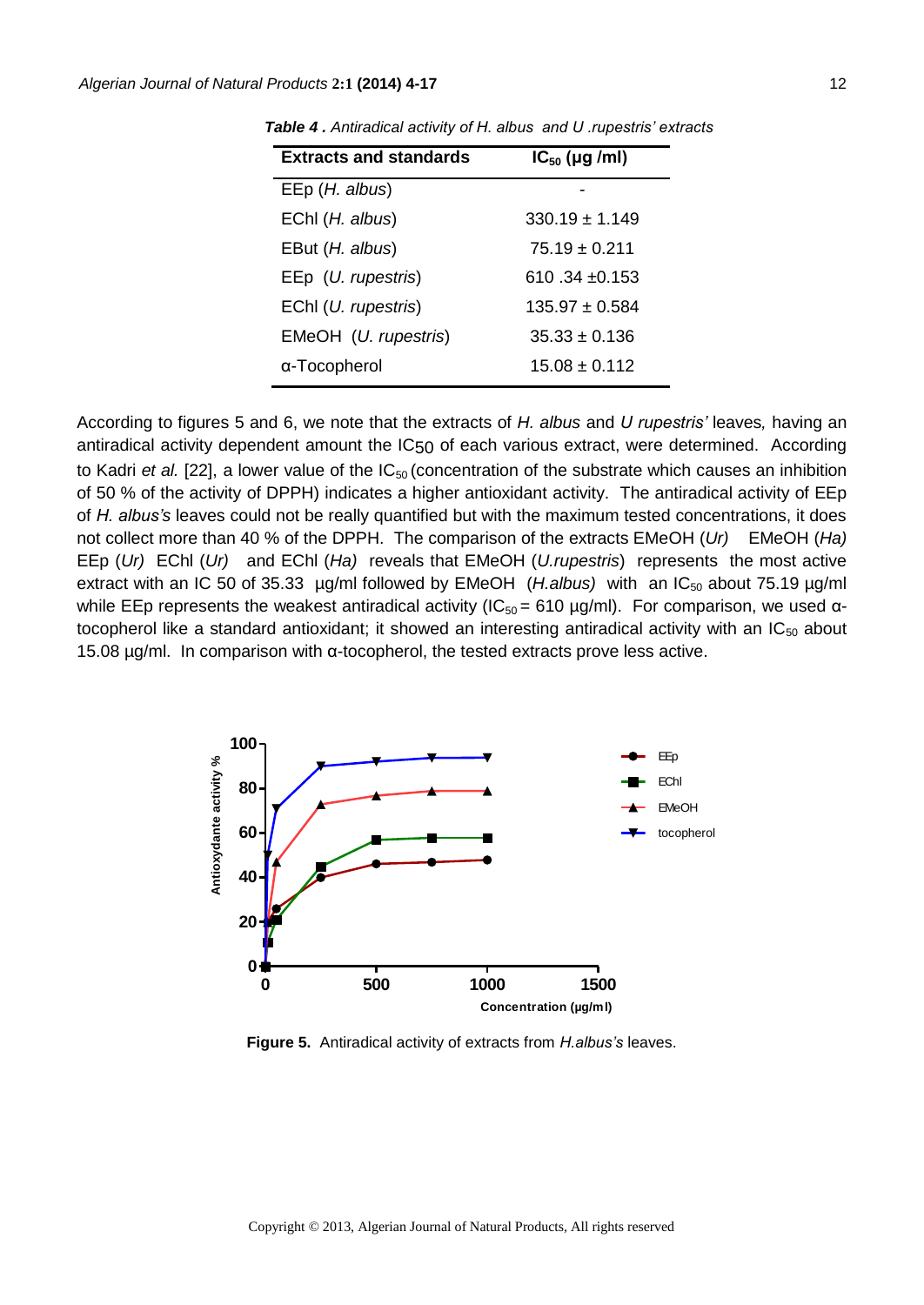

**Figure 6.** Antiradical activity of extracts from *U.rupestris's* leaves

Alghazeer *et al.* [24] showed that the methanolic extract of *H. albus'* leaves gives an IC<sub>50</sub> of 60.4  $\pm$ 1.1 which is higher than what we noted in our study  $(IC_{50} = 35.33 \pm 0.136 \mu g/ml)$ . Phenolic compounds show the good candidates for their antioxidant activities. It suggested that the polar molecules present in the vegetable extracts contribute to the increase in the antiradical activity [25]**.**  The presence of many hydroxyls, being able to react with the free radicals [26]. The antiradical activity of the extracts EMeOH is probably related to their contents out of polyphenols, flavonoïds and tannins.

#### **III.4. Antimicrobial activity**

#### **III.4.1. Method of diffusion in solid medium**

The polar extracts EMeOH of *H.albus* and *U rupestris* respectively showed an antimicrobial activity with all the microbial strains except the yeast *Candida albicans.*It appears that *S. aureus* Gram + is the most likely bacterium by comparison with the other Gram strains; this can be allotted to the difference of the structure between the bacteria Gram+ and the bacteria Gram - [27]. Our plants is very rich in alkaloids, it is for this reason, this antibacterial activity can be due to the synergistic action of polyphenols and alkaloids*.*They revealed that certain chemical components like tannins, flavonoïds, alkaloids are used as defense's mechanisms of many micro-organisms and the antibacterial activity of the flavonoïds is probably due to their capacity to be complexed with extracellular proteins of the bacterial cellular wall [28]**.** The antimicrobial activity of the phenolic compounds present in the plants vary according to its structure for example flavone, quercetin and naringenine are effective to inhibit the growth of *Aspergillus niger E coli P. aeruginosa S. aureus* and *Staphylococcus epidermidis*  while the gallic acid can inhibit only *P. aeruginosa* [29] (Fig.7).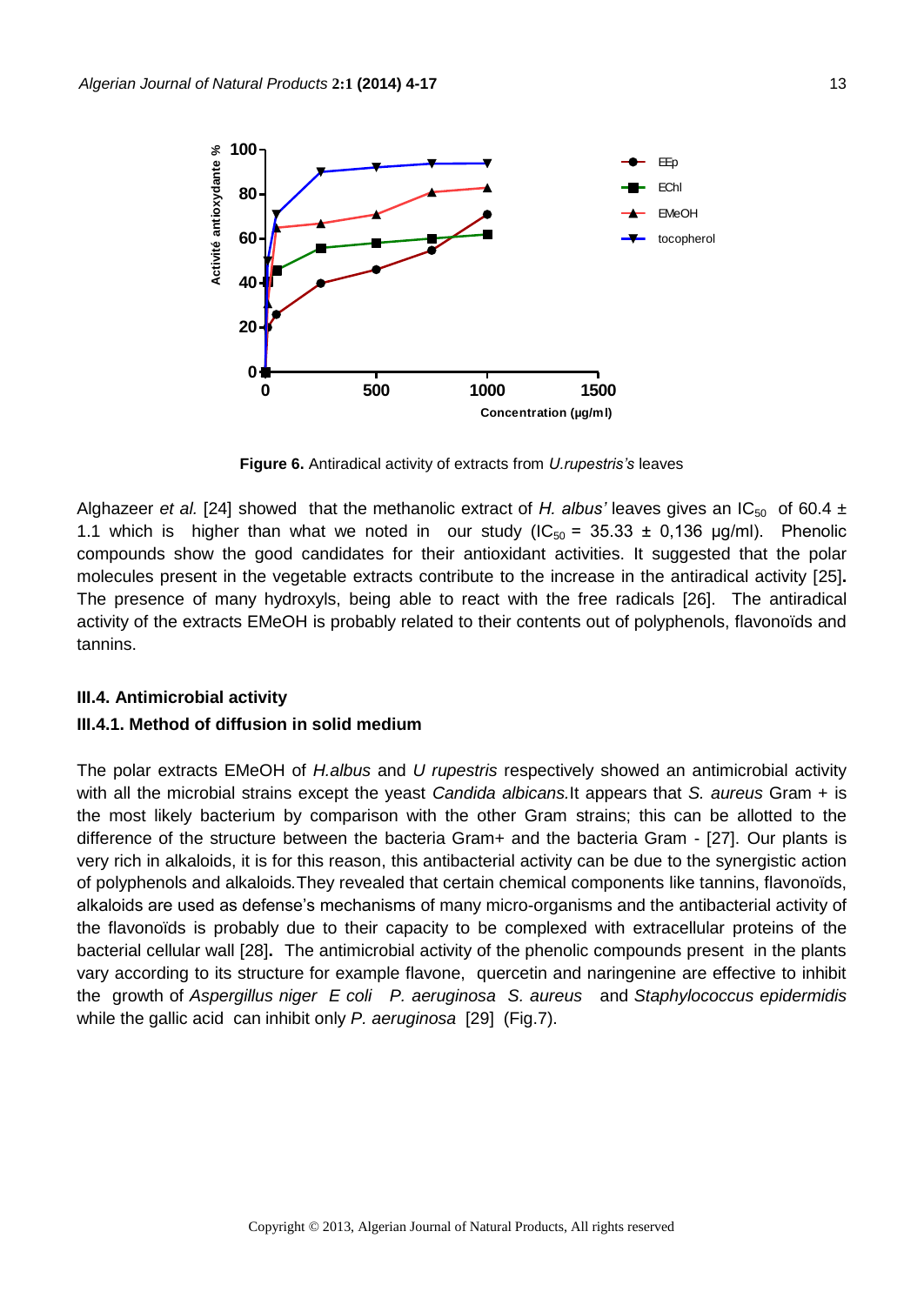

*Figure 7. In vitro Antimicrobial activity of MeOH extracts from of H. albus and U.rupestris respectively expressed in diameters of the inhibition's zones (mm).*

# **III.4.2. Method of microdilution in liquid medium**

We report in figure 8 the minimum inhibitory concentrations (MIC) of our most active extracts noted at the time of the study in solid medium, whose diameters of inhibition are ≥12 mm. The MIC is inversely proportional to the diameter of the zone of inhibition, obtained with the method of the discs in solid medium.



**Figure 8.** *In vitro* antimicrobial activity of methanolic extracts of *H. albus* and *U.rupestris* respectively, plants tested expressed in minimum inhibitory concentration (MIC) (mg /ml) against the bacteria tested.

These results show that the butanolic extract of *H. albus* has an effect on all the following bacterial strains *S. aureus* ATCC 25923, *S. aureus, E coli* ATCC 25922, *E coli, P. aeruginosa* ATCC 27853, *P. mirabilis* with values of MIC respectively: 8.30 mg/ml, 6.00 mg/ml, 6.93 mg/ml, 8.32 mg/ml, 7.63 mg/ml, 7.53 mg/ml with the same effect without significant difference (P≥0.05). The EMe of *U rupestris* have an effect on all the following bacterial strains *S. aureus* ATCC 25923 *S. aureus E coli* ATCC 25922 *E coli P. aeruginosa* ATCC 27853 *P. mirabilis* with values of MIC respectively: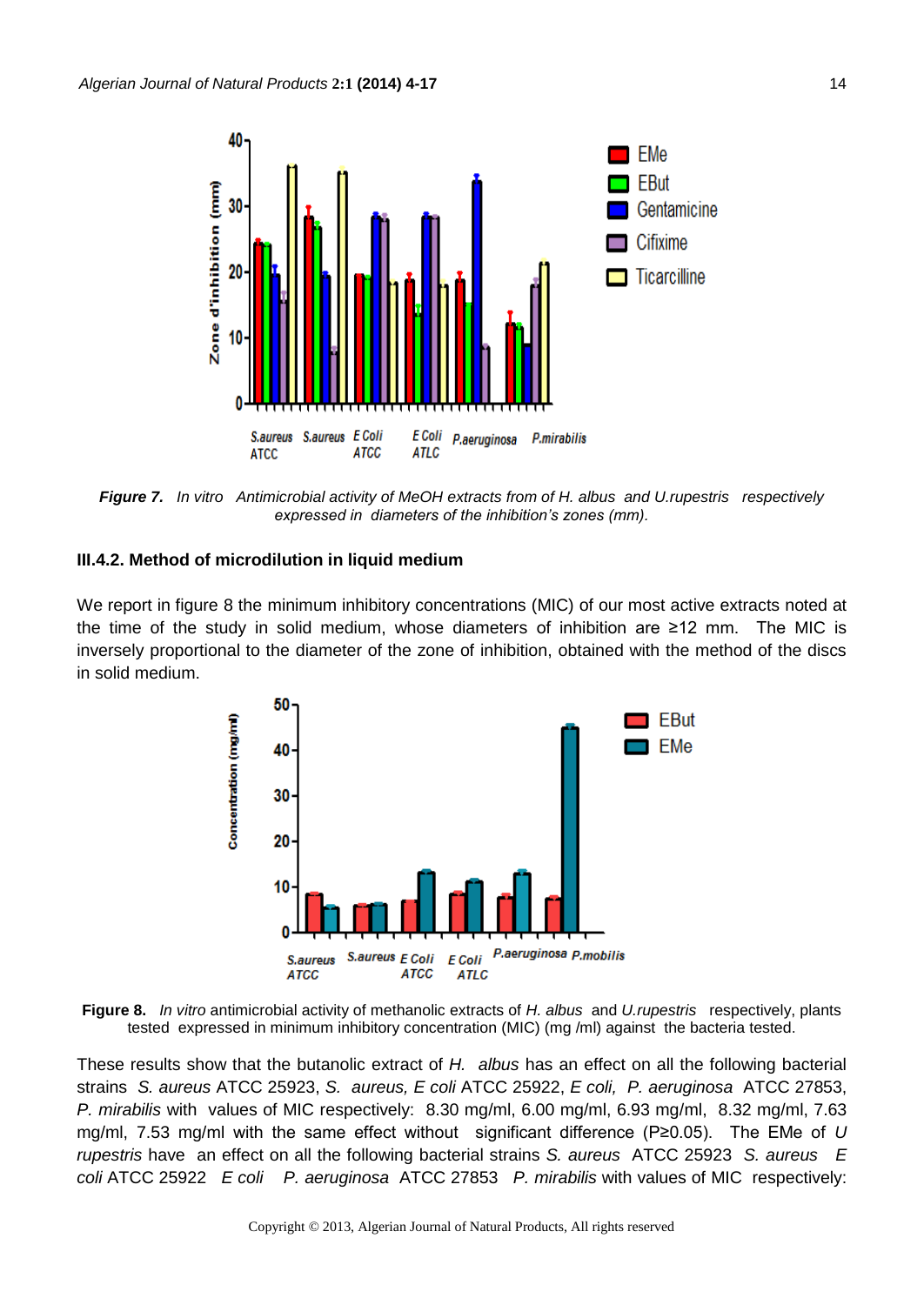5.43 mg/ml, 6.18 mg / ml respectively without significant difference P≥0.05) while the latter remain significantly lower than the MIC of the bacteria *E coli* ATCC 5922 , *E coli, P. aeruginosa* ATCC 27853 *P. mirabilis* (bacteria with Gram -) this returns to the difference between the plasmic membrane. The demonstration of the antibacterial activity against the bacteria Gram + and Gram can be the sign of the presence of an active ingredient with broad spectrum and that will be an immense advantage in the fight of pathogenic which are so frequent lately [30].Alghazeer et *al.* [24] showed that the methanolic extract of *H. albus* has a lower value of MIC (0,156 mg/ml) on the Gram + strains (*B subtilis* and *S. aureus*, this value is inferior that what we found. They also proved that the alcaloidic extract of *H. albus* showed a remarkable activity on *S. aureus E coli* and *S. typhi* with values of CMI 0,156, 0,313 and 0,313 mg / ml respectively. It is extremely probable that the toxicity of this plants is mainly related to the high concentration of alkaloids in their extracts [24] .They revealed that alcaloïdic extracts of *H. albus* are effective against mushrooms in particular of *Trichoderma spp, Sclerotium spp, Aspergillus niger* and still present an antiviral activity [31]. The method of diffusion starting from the wells of gelose is advantaged to study the activity of the aqueous and organic extracts than the method of diffusion in gelose directely [32].

# **IV. CONCLUSION**

Aptitude of our rough extracts to inhibit *in vitro* the peroxidation of the lipids was evaluated by the test of bleaching of the β-carotene, usually employed to consider the antioxidant activity of the substances in the emulsions. The antioxidant activity expressed like values of AAR% decreased in the order αtocopherol ≥ EMeOH (*H.albus*) ≥ EMeOH (*U.rupestris*) ≥ EEp (*U.rupestris*) ≥ EChl (*H.albus*) ≥EEp (*H.albus*) ≥ EChl (*U.rupestris*) and with method of reduction of free radical 1,1-diphenyl-2-picrylhydrasyl (DPPH),the polar extracts of the two plants EMeOH of *H.albus* and *U.rupestris* respectively have strong capacities of neutralization of free radical DPPH (IC50 =  $75.19 \pm 0.211$  µg /ml et IC50 = 35.33 ± 0.136 μg /ml) respectively. The extracts EMeOH of *H.albus* and *U.rupestris* respectively testified a strong activity with respect to the bacteria tested, but they did not show any activity on the yeast *Candida albicans*. Our preliminary results show that all the polar extracts of the two plants tested have antimicrobial activities *in vitro*.

# **V. REFERENCES**

- [1] Mahmood, U., Yogendra, S., Raghunath, S., Thakur, R., 2, 3-dimethyln onacosane and tropane alkaloids from *Hyoscyamus albus .Phytochemistry;* 24:7(2011) 618-619.
- [2] Uchida, K., Kuroyanagi, M., Ueno, A., *Plant Tissue Culture Lett.*, 10(1993) 223-228.
- [3] Kuroyanagi, M., Arakawa, T., Mikami, Y., Yoshida, K., Kawahara, N., Hayashi, T., Ishimaru, H., *Nat. Prod.* 61(1998) 1516-1519.
- [4] Kawauchi, M., Arima, T., Shirota, O., Sekita, S., Nakane, T., Takase, Y., Kuroyanagi, M., Production of Sesquiterpene-Type Phytoalexins by Hairy Roots of *Hyoscyamus albus* Co-treated with Cupper Sulfate and Methyl Jasmonate. *Chem. Pharm. Bull.* 58: 7(2010) 934-933.
- [5] Gonzalez-Tejero, R. M., Casares-Porcel, M., Sanchez-Rojas, P. C., Ramiro-Gutierrez, M. J., Molero-Mesa, J., Pieroni, A., Giusti, E.M., Censori, E., De Pasquale, C., Della, A., Paraskeva, Hadijchambi, D., Hadjichambis, A., Houmani, Z., El-Demerdash, M., El-Zayat, M., Hmamouchi, M., ElJohrig, S., Medicinal plants in the Mediterranean area: Synthesis of the results of the project Rubia. *Journal of Ethnopharmacology* 1:1 6 (2008) 341-357.
- [6] Pieroni, A., Quave, L. C., Santoro, F. R., Folk pharmaceutical knowledge in the territory of the Dolomiti Lucane, in land southern Italy. *Journal of Ethnopharmacology* 95 (2004) 373-384.
- [7] Gonzleza, A.J., Garca-Barriusob, M., Amichb, F., Ethnobotanical study of medicinal plants traditionally used in the Arribes del Duero, western Spain. *Journal of Ethnpharmacology*. 131(2010) 343-355.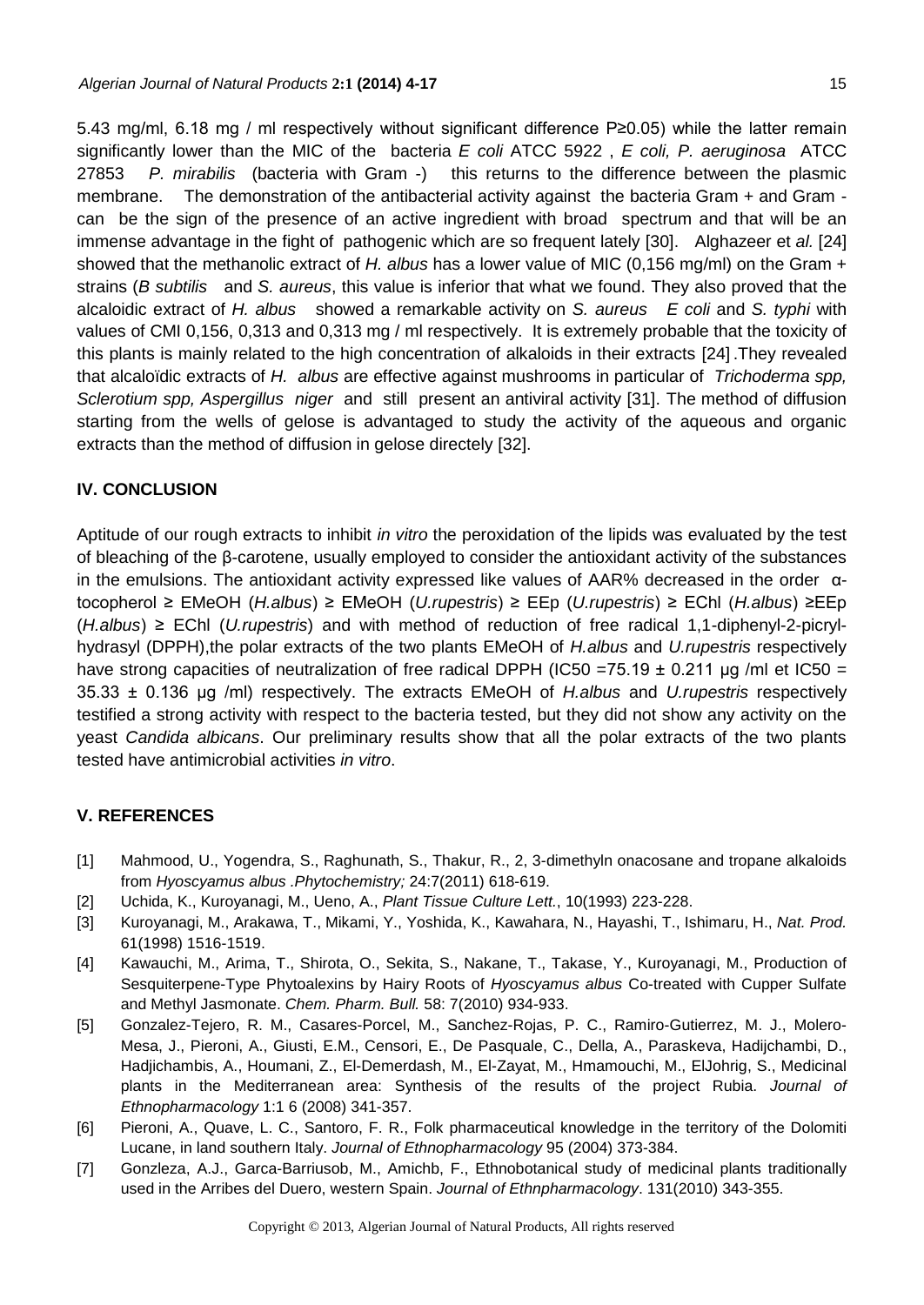- [8] Camejo-Rodrigues, J., Ascensão, L., Bonet, À. M., Vallès, J., An ethnobotanical study of medicinal and aromatic plants in the Natural Park of "Serrade São Mamed " (Portugal). *Journal of Ethnopharmacology* 89 (2003) 199-209.
- [9] Bonet, A.M., Valles, J., Ethnobotany of Montseny biosphere reserve (Catalonia, Iberian Peninsula): Plants used in veterinary medicine. *Journal of Ethnopharmacology* 110(2007)130-147.
- [10] Bonet, A. M., Parada, M., Selga A., Valles, J., .Studies o n pharmaceutical ethnobotany in the regions of L'Alt Emporda and Les Guilleries (Catalonia, Iberian Peninsula). *Journal of Ethnopharmacology*; 68 (1999)145-168.
- [11] Marinova, D., Ribarova, F., Atanassova, M., Total ph en olics and total flav o n oids in bulgarian fruits and vegetables. *Journal of the University of Chemical Technology and Metallurgy*, 40:3 (2005) 255-260.
- [12] Singleton VL., Ortorfer R., Lamnela RM., Analyse of total phenols and other oxidation substrate and antioxydants by mean of Folin Ciocalteu reagent. *Academic press,* 5 (1999) 152-178.
- [13] Ordoñez, A.A.L., Gomez, J.D., Vattuone, M.A., Isla, M.I., Antioxidant activities *Sechium dule* (Jacq.) Swart extracts*. Food Chem*. 97 (2006) 452- 458.
- [14] Heimler, D., Vignolini, P., Giulia, Dini, M., Francesco, Vincieri, F., Rmani, A., Antiradical activity and polyphenol composition of local Brassicaceae edible varieties .*Food Chemistry,* 99(2006)464-469.
- [15] Schofield, P., Mbugua, D-M., Pell A N., Analyses of condensedtannins: a review. *Animal Food and Technology,* 91(2001) *21*-4 0.
- [16] Velioglu, Y. S., Mazza, G. and Oomah, B. D.. Antioxidant activity and total phenolics in selected fruits, vegetables, and grain products. *Journal of Agricultural and Food Chemistry,* 46 (1998) 4113-4117.
- [17] Tepe, B., Daferera, D., Sokmen, A., Sokmen, M., Polissiou, M., Antimicrobial and antioxidant activities of the essential oil and various extracts of *Salvia tomentosa* Miller (Lamiaceae). *Food Chemistry,* 90 (2005) 333-340.
- [18] Dramane, S., Evaluation des activités antimicrobiennes et antiradicaux libres de quelques taxons bioactifs de Côte d"Ivoire .*European Journal of Scientific Research,* 40 :2 (2010*)* 307-317.
- [19] Esmaeili, M.A. and Sonboli, A., Antioxidant, free radical scavenging activities of *Salvia brachy antha* and its protective effect against oxidative cardiac cell injury. *Food and Chemical Toxicology*, 48(2010)846-853.
- [20] Rufino, M.M., Alves, R.E., Brito, E.S., Jiménez, J.P., Calixto, F.S., Filho, J.M., Bioactive compounds and anti oxidant capacities of 18 non-traditional tropical fruits from Brazil. *Food Chemistry*, 10 (2010) 996- 1002.
- [21] Baghiani, A., Boumerfeg, S., Belkhiri, F., Khennouf, S., Charef, N., Harzallah, D., Arrar, L., Abdel-Wahhab, A., Antioxidant and radical sca v en gin g properties of *Carthamus caeruleus* L extracts grow wild in Algeria flora. *Comunicata Scientiae,* 1:2 (2010) 128-136.
- [22] Kadri, A., Zarai, Z., Békir, A., Gharsallah, N., Damak, M., Gdoura, R., Chemical composition and antioxidant activity of *Marrubium vulgare* L. essential oil from Tunisia. *African Journal of Biotechnology,*  10:19 (2011) 3908-3914.
- [23] Bruneton, J., 1999. Pharmacognosie, phytochimie, plantes médicinales. *3ème Edition.* Tec & Doc (Ed*). Paris*, pp. 575.
- [24] Alghazeer, R., El-Saltani, H., Saleh, N., Al-Najjar, A., Hebail F., Antioxidant and anti microbial properties of five medicinal libyan plants extracts. Natural science, 4:5 (2012) 325-333.
- [25] Yang C., Chang F., Chang H., Wang M., Chuang M., investigation of the antioxidant activity of *Illiciumve rum* extracts. *Journal of Medicinal Plants Research,* 6:2 (2012) 314-324.
- [26] Roudsari, M., Chang, P., Pegg, R., Robert, T., Antioxidant capacity of bioactives extracted from canolameal by subcritical water, ethanolic and hot water extraction. *Food Chemistry,* 114(2009)717- 726.
- [27] Masika, P., Afolayane, A., Antimicrobial activity of some plants used for the treatment of live stock diseases in Eastern Cape, South Afr. J. *Ethnopharmacology,* 83(2002)129-1 34.
- [28] Doss, A., Vijayasanthi, M., Parivuguna, V., Venkataswamy, R., Antimicrobial effects of the Flavonoid fractions of *Mimosa pudica* L. Leaves. *J Pharmacy Res*., 4:5(2011)143 8-1439.
- [29] Vijayasanthi, M., Kannan, V., Venkataswamy, R., Doss A., Evaluation of the Antibacterial Potential of various solvent extracts of *Acacia nilotica* linn. Leaves *Hygeia. J. D. Med.,* 4:1 (2012) 91-96.
- [30] Doughari, J., Antimi crobial Activity of *Tamarindu sindica* Linn; *Tropical Journal of Pharmaceutical Research*, 5:2 (2006) 597-603.